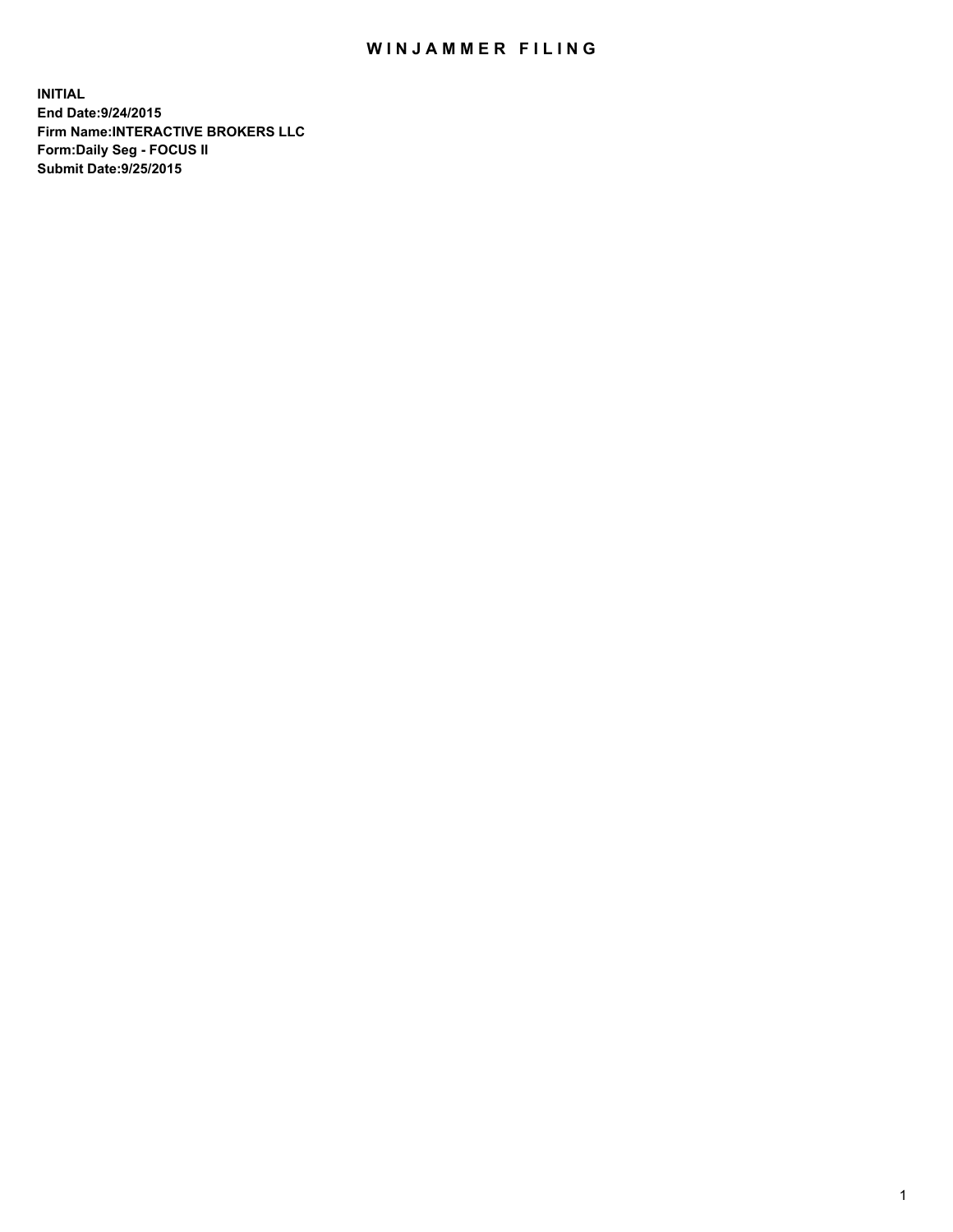## **INITIAL End Date:9/24/2015 Firm Name:INTERACTIVE BROKERS LLC Form:Daily Seg - FOCUS II Submit Date:9/25/2015 Daily Segregation - Cover Page**

| Name of Company<br><b>Contact Name</b><br><b>Contact Phone Number</b><br><b>Contact Email Address</b>                                                                                                                                                                                                                          | <b>INTERACTIVE BROKERS LLC</b><br><b>Michael Ellman</b><br>203-422-8926<br>mellman@interactivebrokers.co<br>$m$ |
|--------------------------------------------------------------------------------------------------------------------------------------------------------------------------------------------------------------------------------------------------------------------------------------------------------------------------------|-----------------------------------------------------------------------------------------------------------------|
| FCM's Customer Segregated Funds Residual Interest Target (choose one):<br>a. Minimum dollar amount: ; or<br>b. Minimum percentage of customer segregated funds required:% ; or<br>c. Dollar amount range between: and; or<br>d. Percentage range of customer segregated funds required between: % and %.                       | $\overline{\mathbf{0}}$<br>0<br>155,000,000 245,000,000<br>00                                                   |
| FCM's Customer Secured Amount Funds Residual Interest Target (choose one):<br>a. Minimum dollar amount: ; or<br>b. Minimum percentage of customer secured funds required:%; or<br>c. Dollar amount range between: and; or<br>d. Percentage range of customer secured funds required between: % and %.                          | $\overline{\mathbf{0}}$<br>0<br>80,000,000 120,000,000<br>0 <sub>0</sub>                                        |
| FCM's Cleared Swaps Customer Collateral Residual Interest Target (choose one):<br>a. Minimum dollar amount: ; or<br>b. Minimum percentage of cleared swaps customer collateral required:% ; or<br>c. Dollar amount range between: and; or<br>d. Percentage range of cleared swaps customer collateral required between:% and%. | $\overline{\mathbf{0}}$<br>$\underline{\mathbf{0}}$<br>0 <sub>0</sub><br>0 <sub>0</sub>                         |

Attach supporting documents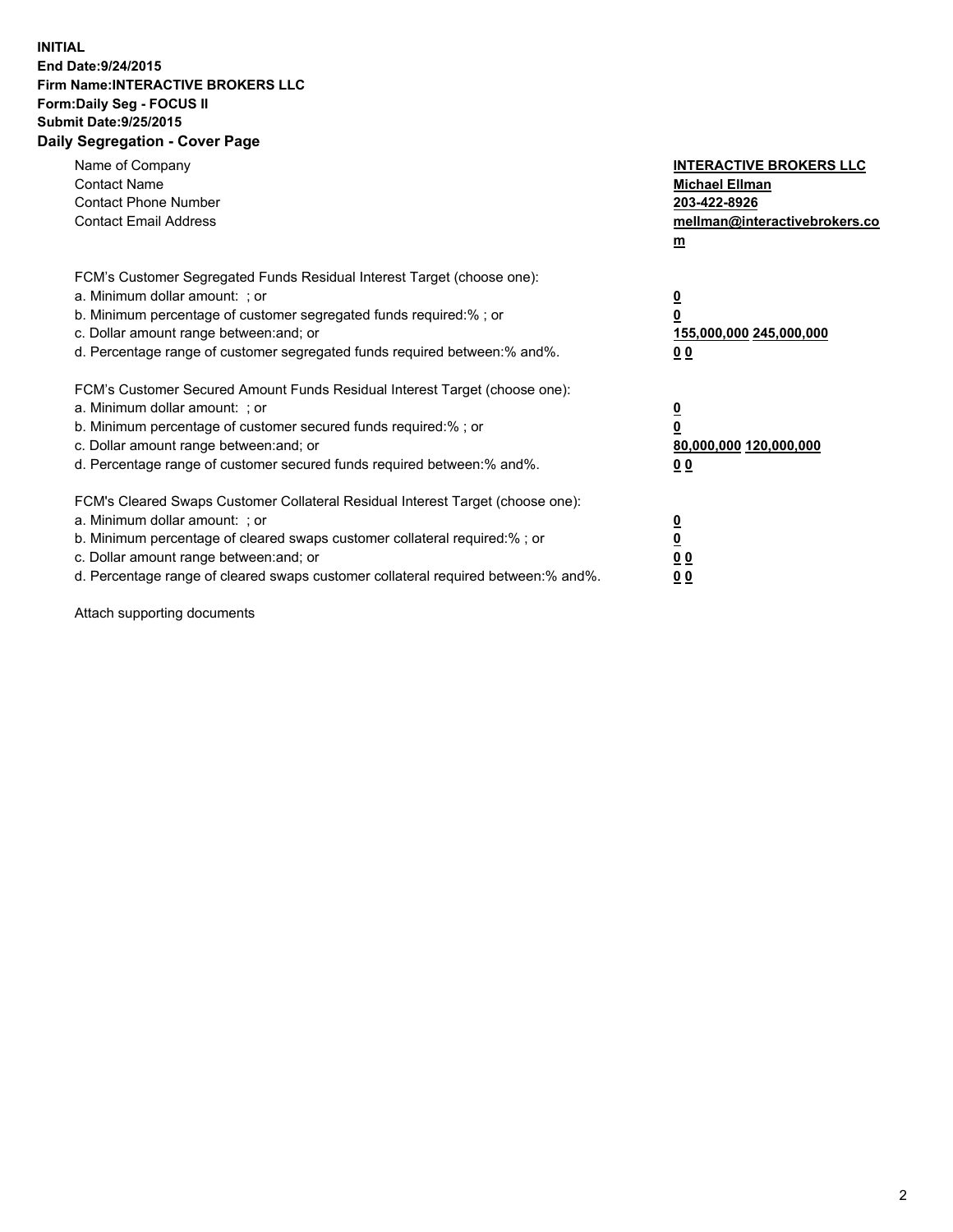## **INITIAL End Date:9/24/2015 Firm Name:INTERACTIVE BROKERS LLC Form:Daily Seg - FOCUS II Submit Date:9/25/2015 Daily Segregation - Secured Amounts**

|          | $-$ 0.000 $-$ 0.000 $-$ 0.000 $-$ 0.000 $-$ 0.000 $-$ 0.000 $-$ 0.000 $-$ 0.000 $-$ 0.000 $-$ 0.000 $-$ 0.000 $-$ 0.000 $-$ 0.000 $-$ 0.000 $-$ 0.000 $-$ 0.000 $-$ 0.000 $-$ 0.000 $-$ 0.000 $-$ 0.000 $-$ 0.000 $-$ 0.000 |                                    |
|----------|-----------------------------------------------------------------------------------------------------------------------------------------------------------------------------------------------------------------------------|------------------------------------|
|          | Foreign Futures and Foreign Options Secured Amounts                                                                                                                                                                         |                                    |
|          | Amount required to be set aside pursuant to law, rule or regulation of a foreign                                                                                                                                            | $0$ [7305]                         |
|          | government or a rule of a self-regulatory organization authorized thereunder                                                                                                                                                |                                    |
| 1.       | Net ledger balance - Foreign Futures and Foreign Option Trading - All Customers                                                                                                                                             |                                    |
|          | A. Cash                                                                                                                                                                                                                     | 350,091,665 [7315]                 |
|          | B. Securities (at market)                                                                                                                                                                                                   | $0$ [7317]                         |
| 2.       | Net unrealized profit (loss) in open futures contracts traded on a foreign board of trade                                                                                                                                   | -8,402,133 [7325]                  |
| 3.       | Exchange traded options                                                                                                                                                                                                     |                                    |
|          | a. Market value of open option contracts purchased on a foreign board of trade                                                                                                                                              | 128,756 [7335]                     |
|          | b. Market value of open contracts granted (sold) on a foreign board of trade                                                                                                                                                | -129,513 [7337]                    |
| 4.       | Net equity (deficit) (add lines 1.2. and 3.)                                                                                                                                                                                | 341,688,775 [7345]                 |
| 5.       | Account liquidating to a deficit and account with a debit balances - gross amount                                                                                                                                           | 103,357 [7351]                     |
|          | Less: amount offset by customer owned securities                                                                                                                                                                            | 0 [7352] 103,357 [7354]            |
| 6.       | Amount required to be set aside as the secured amount - Net Liquidating Equity                                                                                                                                              | 341,792,132 [7355]                 |
|          | Method (add lines 4 and 5)                                                                                                                                                                                                  |                                    |
| 7.       | Greater of amount required to be set aside pursuant to foreign jurisdiction (above) or line                                                                                                                                 | 341,792,132 [7360]                 |
|          | 6.                                                                                                                                                                                                                          |                                    |
|          | FUNDS DEPOSITED IN SEPARATE REGULATION 30.7 ACCOUNTS                                                                                                                                                                        |                                    |
| 1.       | Cash in banks                                                                                                                                                                                                               |                                    |
|          | A. Banks located in the United States                                                                                                                                                                                       | 700,149 [7500]                     |
|          | B. Other banks qualified under Regulation 30.7                                                                                                                                                                              | 0 [7520] 700,149 [7530]            |
| 2.       | Securities                                                                                                                                                                                                                  |                                    |
|          | A. In safekeeping with banks located in the United States                                                                                                                                                                   | 351, 168, 791 [7540]               |
|          | B. In safekeeping with other banks qualified under Regulation 30.7                                                                                                                                                          | 0 [7560] 351,168,791 [7570]        |
| 3.       | Equities with registered futures commission merchants                                                                                                                                                                       |                                    |
|          | A. Cash                                                                                                                                                                                                                     | $0$ [7580]                         |
|          | <b>B.</b> Securities                                                                                                                                                                                                        | <u>0</u> [7590]                    |
|          | C. Unrealized gain (loss) on open futures contracts                                                                                                                                                                         | $0$ [7600]                         |
|          | D. Value of long option contracts                                                                                                                                                                                           | $0$ [7610]                         |
|          | E. Value of short option contracts                                                                                                                                                                                          | 0 [7615] 0 [7620]                  |
| 4.       | Amounts held by clearing organizations of foreign boards of trade                                                                                                                                                           |                                    |
|          | A. Cash                                                                                                                                                                                                                     | $0$ [7640]                         |
|          | <b>B.</b> Securities                                                                                                                                                                                                        | <u>0</u> [7650]                    |
|          | C. Amount due to (from) clearing organization - daily variation                                                                                                                                                             | $0$ [7660]                         |
|          | D. Value of long option contracts                                                                                                                                                                                           | $0$ [7670]                         |
|          | E. Value of short option contracts                                                                                                                                                                                          | 0 [7675] 0 [7680]                  |
| 5.       | Amounts held by members of foreign boards of trade                                                                                                                                                                          |                                    |
|          | A. Cash                                                                                                                                                                                                                     | 107,396,973 [7700]                 |
|          | <b>B.</b> Securities                                                                                                                                                                                                        | $0$ [7710]                         |
|          | C. Unrealized gain (loss) on open futures contracts                                                                                                                                                                         | 3,178,157 [7720]                   |
|          | D. Value of long option contracts                                                                                                                                                                                           | 128,763 [7730]                     |
|          | E. Value of short option contracts                                                                                                                                                                                          | -129,513 [7735] 110,574,380 [7740] |
| 6.       | Amounts with other depositories designated by a foreign board of trade                                                                                                                                                      | $0$ [7760]                         |
| 7.<br>8. | Segregated funds on hand                                                                                                                                                                                                    | $0$ [7765]                         |
| 9.       | Total funds in separate section 30.7 accounts                                                                                                                                                                               | 462,443,320 [7770]                 |
|          | Excess (deficiency) Set Aside for Secured Amount (subtract line 7 Secured Statement<br>Page 1 from Line 8)                                                                                                                  | 120,651,188 [7380]                 |
| 10.      | Management Target Amount for Excess funds in separate section 30.7 accounts                                                                                                                                                 | 80,000,000 [7780]                  |
| 11.      | Excess (deficiency) funds in separate 30.7 accounts over (under) Management Target                                                                                                                                          | 40,651,188 [7785]                  |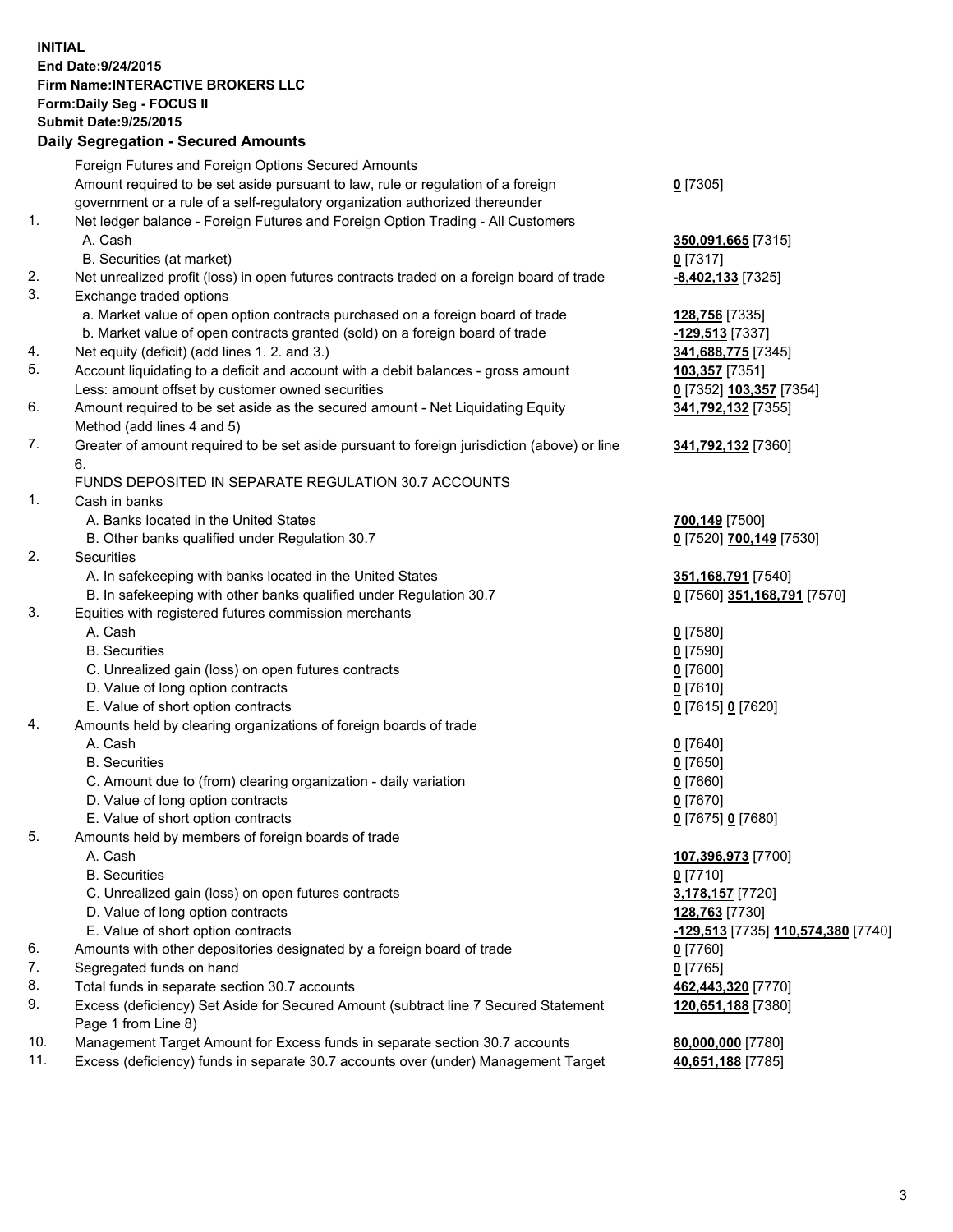**INITIAL End Date:9/24/2015 Firm Name:INTERACTIVE BROKERS LLC Form:Daily Seg - FOCUS II Submit Date:9/25/2015 Daily Segregation - Segregation Statement** SEGREGATION REQUIREMENTS(Section 4d(2) of the CEAct) 1. Net ledger balance A. Cash **2,664,461,382** [7010] B. Securities (at market) **0** [7020] 2. Net unrealized profit (loss) in open futures contracts traded on a contract market **145,636** [7030] 3. Exchange traded options A. Add market value of open option contracts purchased on a contract market **90,310,871** [7032] B. Deduct market value of open option contracts granted (sold) on a contract market **-168,172,527** [7033] 4. Net equity (deficit) (add lines 1, 2 and 3) **2,586,745,362** [7040] 5. Accounts liquidating to a deficit and accounts with debit balances - gross amount **208,771** [7045] Less: amount offset by customer securities **0** [7047] **208,771** [7050] 6. Amount required to be segregated (add lines 4 and 5) **2,586,954,133** [7060] FUNDS IN SEGREGATED ACCOUNTS 7. Deposited in segregated funds bank accounts A. Cash **373,572,902** [7070] B. Securities representing investments of customers' funds (at market) **1,505,128,347** [7080] C. Securities held for particular customers or option customers in lieu of cash (at market) **0** [7090] 8. Margins on deposit with derivatives clearing organizations of contract markets A. Cash **17,039,083** [7100] B. Securities representing investments of customers' funds (at market) **992,708,287** [7110] C. Securities held for particular customers or option customers in lieu of cash (at market) **0** [7120] 9. Net settlement from (to) derivatives clearing organizations of contract markets **-20,679,190** [7130] 10. Exchange traded options A. Value of open long option contracts **90,308,060** [7132] B. Value of open short option contracts **-168,169,749** [7133] 11. Net equities with other FCMs A. Net liquidating equity **0** [7140] B. Securities representing investments of customers' funds (at market) **0** [7160] C. Securities held for particular customers or option customers in lieu of cash (at market) **0** [7170] 12. Segregated funds on hand **0** [7150] 13. Total amount in segregation (add lines 7 through 12) **2,789,907,740** [7180] 14. Excess (deficiency) funds in segregation (subtract line 6 from line 13) **202,953,607** [7190] 15. Management Target Amount for Excess funds in segregation **155,000,000** [7194] **47,953,607** [7198]

16. Excess (deficiency) funds in segregation over (under) Management Target Amount Excess